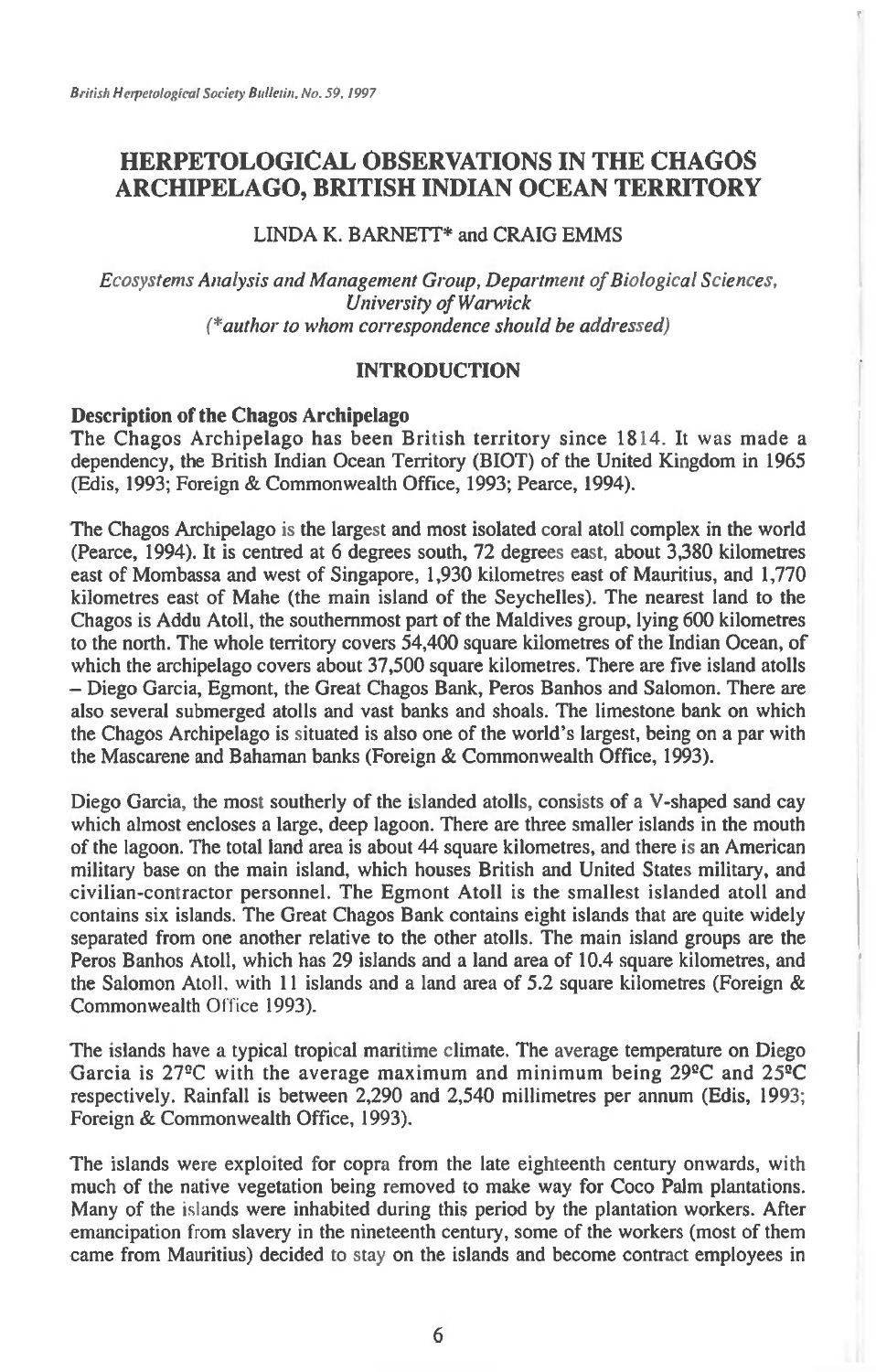# **THE CHAGOS ARCHIPELAGO**



**Salomon: f = Isle Anglaise g = Isle Boddam h = Isle Poule i = Isle Takamaka** 

**Gy eat Chagos Bank: j= Middle Brother k = Danger Island** 

**p = Point Marianne q = Downtown r = East Point**   $s = Metecrological Station$ **t = Plantation** 

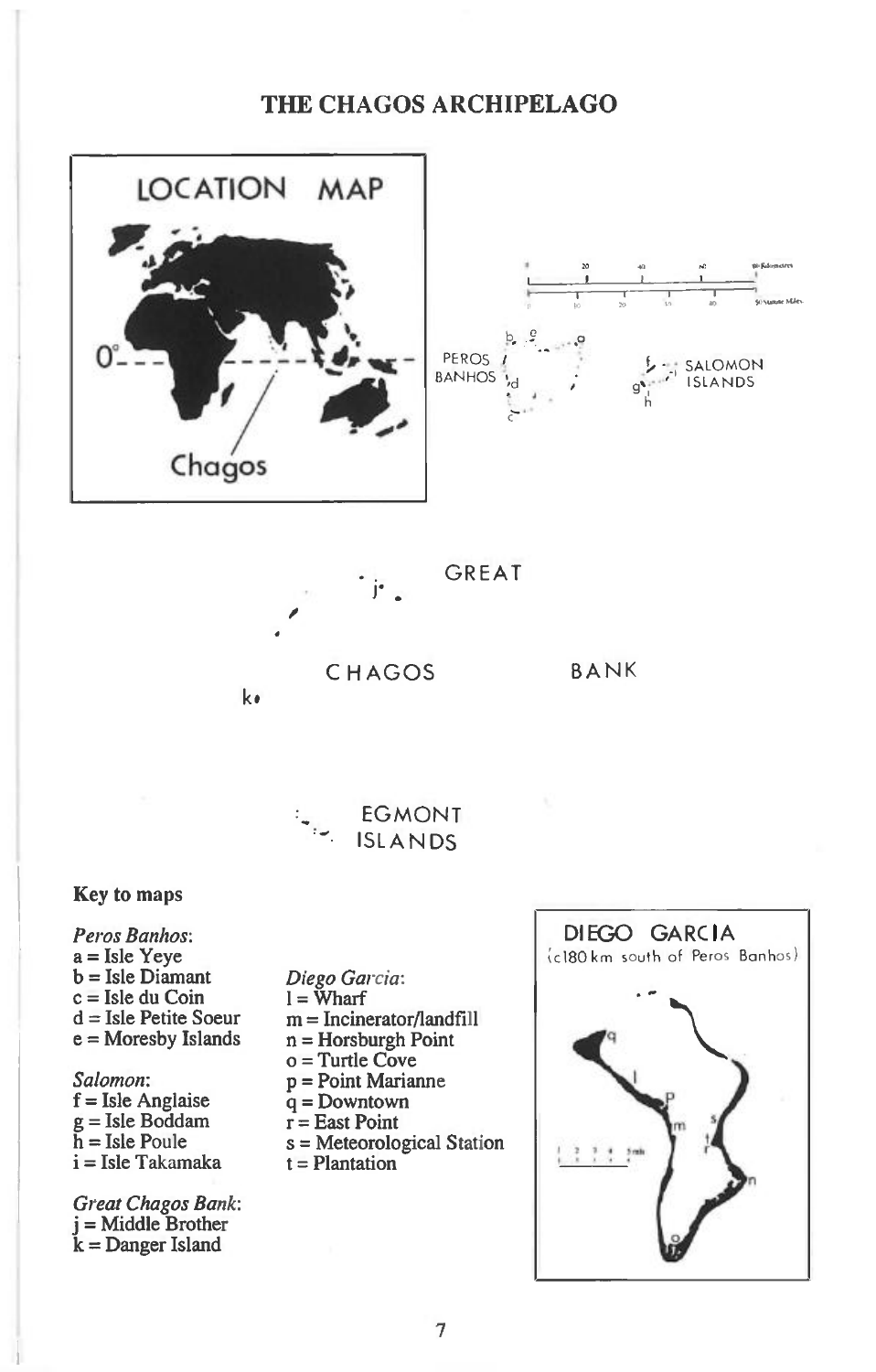the plantations which were owned by a private company. In 1966 it was agreed to make BIOT available for the defence purposes of Britain and the United States. The plantations were allowed to run down in 1967 as their commercial future could not be ensured, and the islanders were offered the choice of returning to Mauritius or the Seychelles. The majority of them, some 1,200 people, elected to settle in Mauritius. The final exodus of workers took place in 1973 (Foreign & Commonwealth Office, 1993). Since then the islands have been uninhabited, apart from the military base on Diego Garcia, though extended visits by yachtsmen to both the Salomon and Peros Banhos atolls are becoming increasingly common (Edis, 1993; Foreign & Commonwealth Office, 1993; Hutson, 1981).

### **RECENT SCIENTIFIC EXPEDITIONS**

Three major scientific expeditions visited the Chagos Archipelago in the 1970s (Hutson, 1981). The first, a joint services diving expedition, took place in 1972/73 and concentrated on the Egmont Atoll. The second joint services expedition took place in 1975 and concentrated on the Great Chagos Bank (Bellamy, 1979). The third joint services expedition took place in 1978/79 and visited all of the atolls (Dutton, 1980). Only the last expedition studied the herpetology of the Archipelago and then only as a small component of its itinerary.

#### **The 'Friends of the Chagos' 1996 International Scientific Expedition**

A six week visit to the Chagos Archipelago took place in February and March 1996. An international scientific research programme was developed for this visit, covering two broad lines of investigation:

- To provide a scientific foundation for a conservation management plan of the Archipelago. This included research on diversity, biogeographic position, biological productivity and condition of the flora and fauna.
- The use of Chagos in the global environmental network and the emerging coral reef monitoring network.

24 of the 58 islands on the Chagos were visited by the authors of this paper during the 1996 expedition and surveyed intensively for insects, as well as amphibians and reptiles on a more casual basis. The other expedition members included Dr Jeanne A. Mortimer who conducted a dedicated survey of the Archipelago for sea turtles. The results of her work will be published in due course.

#### **SPECIES ACCOUNT**

The Chagos Archipelago has had a total of seven species of amphibian and reptile recorded in he past. During the 1996 'Friends of the Chagos' International Scientific Expedition one species of amphibian and four species of reptile were observed.

### **AMPHIBIA**

*Bufo* sp.: Stoddart (1971) states that no amphibians were known on the island of Diego Garcia or on any of the other islands in the Chagos Archipelago. There is also no mention of amphibians being located on the Chagos by Dutton (1980) during the Chagos research expedition of 1978/79. The earliest record of an amphibian is made by Edis (1993), who states that 'at least one species of toad' is found on Diego Garcia. Presumably this species has been recently introduced to Diego Garcia, though there is no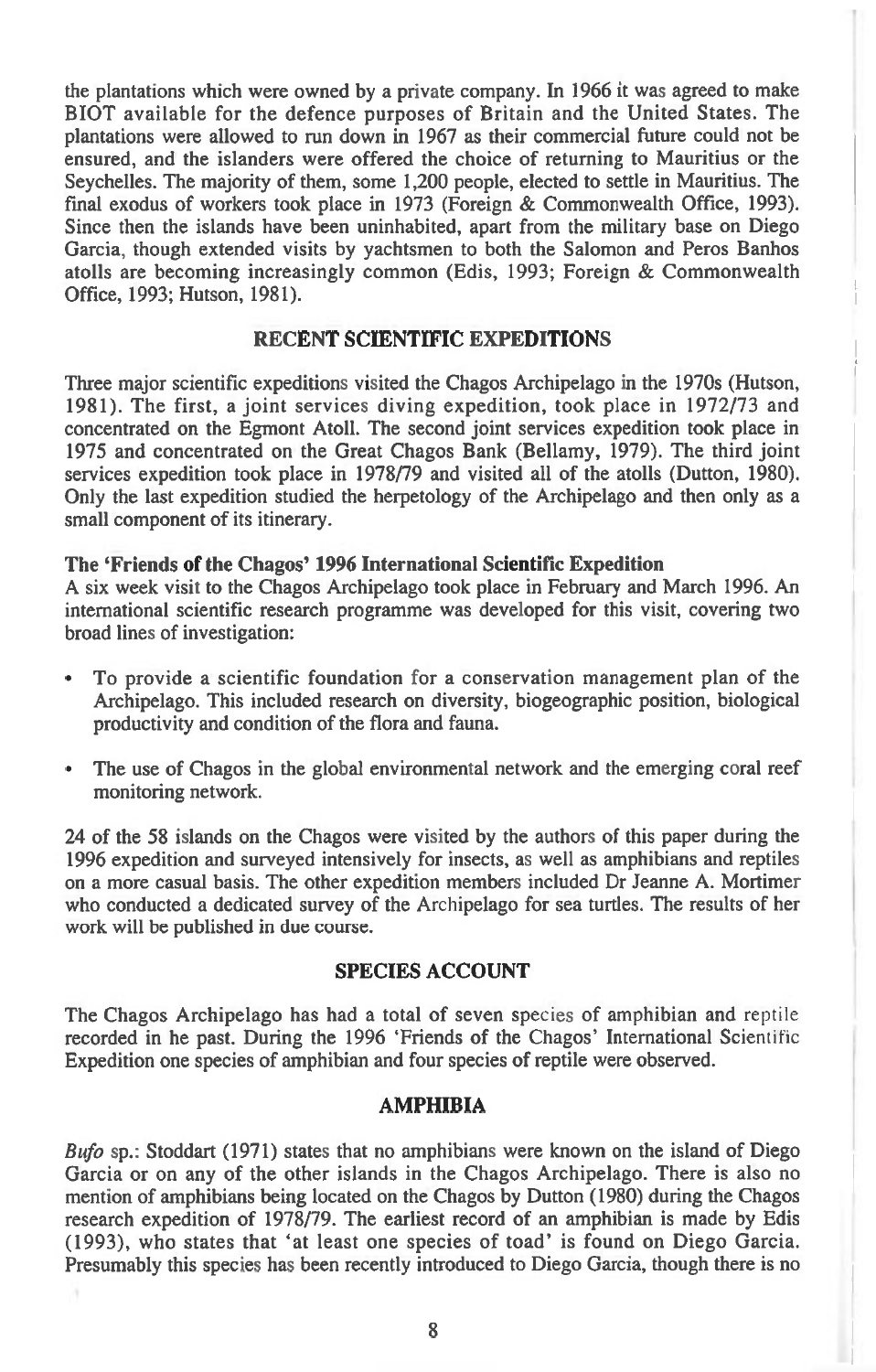direct evidence to substantiate this claim. The nearest record of a toad species to the Chagos Archipelago is *Bufo melanostictus* which is common on Addu Atoll and Male in the Maldives (Stoddart, 1971). During the 1996 expedition, toads were found to be common on Diego Garcia. They were recorded as tadpoles in freshwater ditches at the wharf  $(3/3/1996)$  and also at the incinerator/landfill site  $(27/2/1996 \& 2/3/1996)$ , and as adults from many areas of the island (Horsburgh Point: 27/2/1996; 29/2/1996. Turtle Cove: 29/2/1996. Point Marianne: 4/3/1996. Downtown: 5/3/1996). They were especially noticeable in the early evening as they crossed the main road that runs almost the length of the island. Several specimens of tadpoles and adults were collected and preserved. These specimens were identified to the generic level by the staff of the Zoological Section of the British Museum (Natural History) in London, and are now lodged in their collection.

#### **REPTILIA**

#### **Chelonia**

*Chelonia mydas:* The earliest record of the Green Turtle for the Chagos Archipelago appears to be by Bourne (1886b) at Diego Garcia. Stoddart (1971) does not mention having seen *C. mydas* in Diego Garcia during 1967, and Dutton (1980) did not see this species during 1978/79 even though he walked the perimeter of many islands in the Salomon and Peros Banhos atolls in search of turtle nests Edis (1993) states that this species comes ashore to breed during the south-east trade winds (June to September). The authors of this paper made the following casual observations of *C. mydas:* one subadult was observed at Turtle Cove, Diego Garcia on 29/2/1996, in association with *Eretmochelys imbricata* subadults. Tracks and completed nests of this species were located on the islands of the Salomon, Peros Banhos and Great Chagos Bank atolls. The Green Turtle is found in tropical and subtropical seas and is a very large, hard-shelled turtle. During their first year, Green Turtles feed on jellyfish and other floating organisms. When older, they become predominantly herbivorous, grazing on sea-grasses in shallow waters (Branch, 1988). The only sea-grass bed in the Chagos is a small area located inside the lagoon of Diego Garcia.

*Eretmochelys imbricata:* The earliest record of the Hawksbill Turtle for the Chagos Archipelago is by Bourne (1886b) who states that three or four were taken each week at Diego Garcia (presumably for food). *E. imbricata* was reported as having been seen in the lagoon of Diego Garcia in July 1967 (Stoddart, 1971), but records of this species in the other atolls of the archipelago were not forthcoming until a turtle survey was undertaken by the joint services expedition between 15 November 1978 and 24 January 1979 (Dutton, 1980). During this survey many islands in the Salomon and Peros Banhos atolls were searched by walking their perimeters, counting completed nests and noting their locations. In the Salomon Atoll all eleven islands were surveyed and eleven nests were located, with more than half of these on Isle Anglaise. In the Peros Banhos Atoll eighty-eight nests were located on eleven of the seventeen islands visited. Nearly a third of these were on Isle Yeye. The islands on the eastern rim of the atoll had most signs of turtle activity. According to Dutton this is consistent with the lack of human activity there, in contrast to the islands in the south and west. Edis (1993) states that this species comes ashore to breed during the north-west monsoon (December to March). The authors of this paper made the following casual observations of *E. imbricata:* Surfacing subadults/adults were observed in the lagoon of the Salomon Atoll between 9/2/1996 and 17/2/1996, and also between 8/3/1996 and 10/3/1996; Surfacing subadults/adults were observed in the lagoon of the Peros Banhos Atoll between 19/2/1996 and 25/2/1996. Tracks and completed nests were located on most of the islands visited in these atolls. Hawksbill Turtle hatchlings were observed leaving a nest on Isle Diamant, Peros Banhos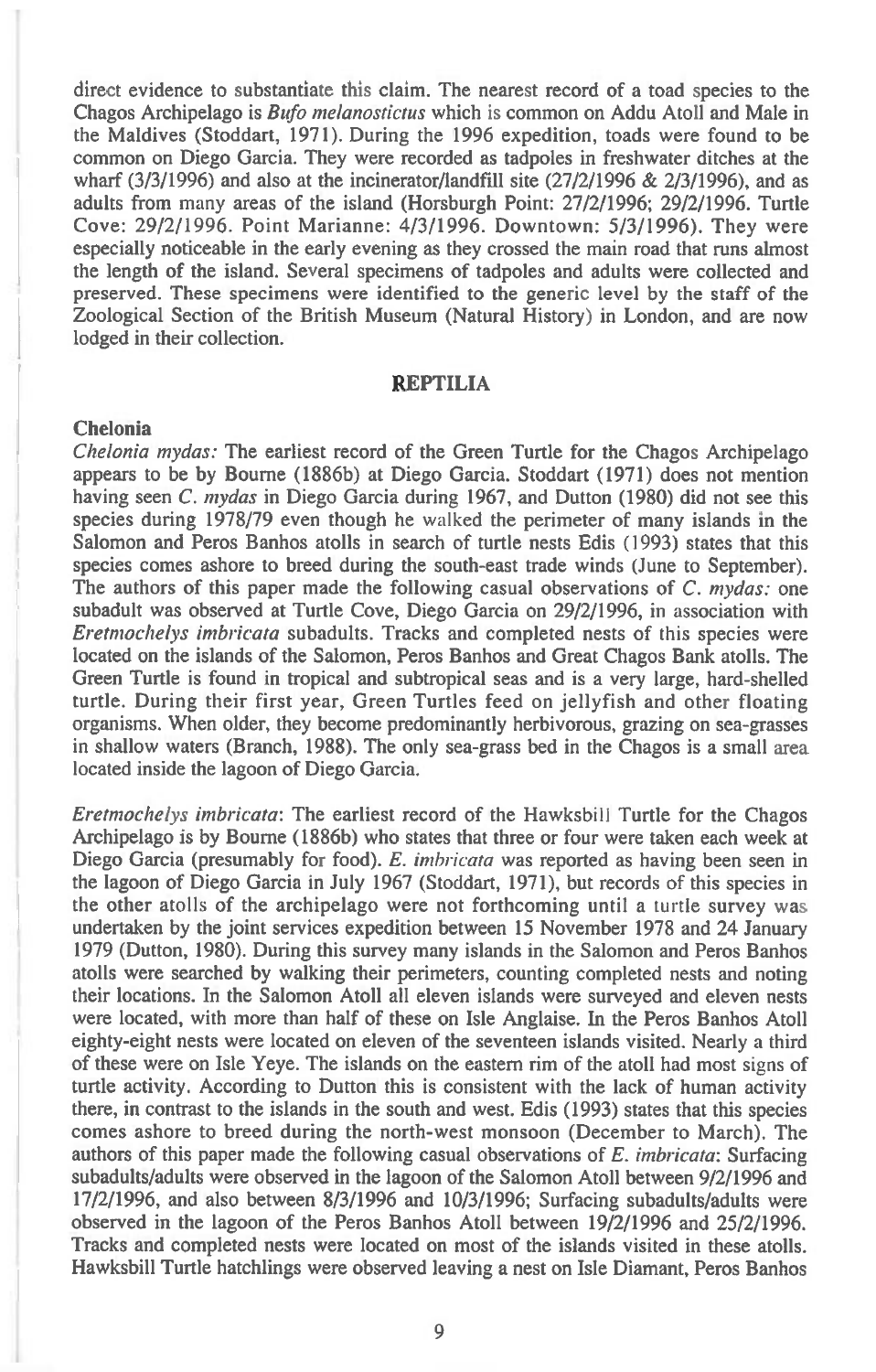Atoll on 19/2/1996. On Diego Garcia, subadults of this species were numerous in the tidal channel of Turtle Cove between 27/2/1996 and 5/3/1996 (over 40 specimens were captured, weighed, measured and tagged by Dr Jeanne Mortimer, with the assistance of the authors and a few volunteers drawn from the military personnel on the island). The Hawksbill Turtle is circumtropical on coral reefs and is a relatively small sea turtle. Young juveniles eat floating vegetation, but adults are mainly carnivorous, feeding on hard-bodied, bottom-living marine invertebrates, including corals and urchins (Branch, 1988).

*Pelusios subniger:* This terrapin is presumably introduced to the Chagos, though there is no direct evidence for this (Stoddart, 1971). Two specimens were collected by J. Stanley Gardiner in 1905 'in one swamp near East Point' on Diego Garcia. They are lodged in the collection of the British Museum (Natural History) in London (Gardiner & Cooper, 1907). This species was not found on Diego Garcia during 1967 (Stoddart, 1971), or by the 1978/79 Chagos research expedition (Dutton, 1980), although a determined search was made for it by Richmond Dutton. Stoddart (1971) states that, according to local inhabitants, *P. subniger* has not been seen in Diego Garcia since at least 1945. He then adds the following note: 'According to J. Frazier, who visited Diego Garcia in 1970, and Jean-Michel Vinson, the meteorological station staff on the atoll reported that *P. subniger,* or *Geomyda trijuga,* or both of these reptiles were still extant though difficult to find during the dry season'. During the 1996 expedition several barochois on Diego Garcia were searched for the presence of this species without result. It is a widespread terrapin of East Africa and Madagascar, and is also present on the Seychelles (Branch, 1988; Stoddart, 1971) and possibly Mauritius (Branch, 1988). Two races are recognised. The typical race *P. s. subniger,* occurs on the African mainland and Madagascar, and is replaced on the Indian Ocean islands by *P. s. parietalis.* In Africa the habitat of this species is pans and temporary waterbodies, where it feeds on small frogs and invertebrates. During the summer *P. subniger* often aestivates on land during droughts (Branch, 1988).

*Geomyda trijuga thermalis:* This terrapin is presumably introduced to the Chagos, though there is no direct evidence for this (Stoddart, 1971). G.C. Bourne collected a specimen of this species in 1886 from Diego Garcia. He referred to it only as 'a mudtortoise abundant in some of the marshy pools' (Bourne, 1886). This specimen is in the collection of the British Museum (Natural History) and was identified by G. A. Boulenger (Boulenger, 1909). *G. trijuga* was not found on Diego Garcia during 1967 (Stoddart, 1971) or by the 1978/79 Chagos research expedition in Diego Garcia (Dutton, 1980) although a determined search was made for it by Dutton. According to local inhabitants the species has not been seen in Diego Garcia since at least 1945, and it is likely that the species had become extinct by the time of Gardiner's visit in 1905 (Stoddart, 1971). However, attention should be paid to the report of J. Frazier and Jean-Michel Vinson in the previous species account that *G. trijuga may* still have been extant on Diego Garcia in 1970 (Stoddart, 1971). During the 1996 expedition several barochois on Diego Garcia were searched for the presence of this species without result. This terrapin is native to Sri Lanka, India and Burma. It is also present in the Maldives at many localities (Stoddart, 1971).

#### **Squamata**

*Hemidactylus frenatus:* Boulenger (1909) records this house gecko from the Diego Garcia and Salomon atolls. Gardiner also collected *H. frenatus* from the Diego Garcia, Salomon and Peros Banhos atolls (Gardiner & Cooper, 1907). G. R. Zum of the Smithsonian Institution in Washington identified Fehlmann's collection of ninety-one specimens from Diego Garcia in 1967 as *H. frenatus* (Stoddart, 1971). Dutton (1980)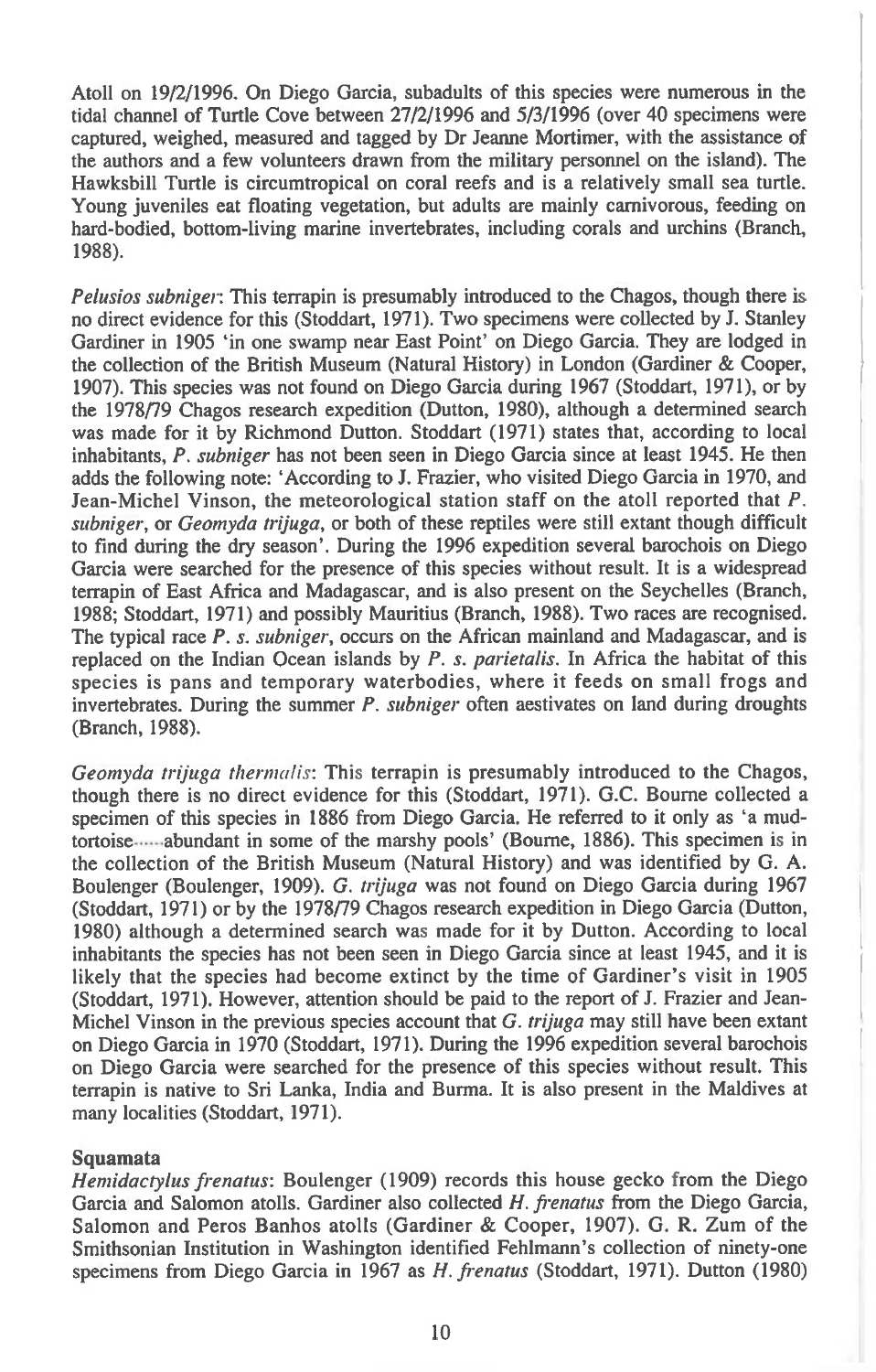recorded *H. frenatus* on Middle Brother (Great Chagos Bank Atoll), Isle Anglaise and Boddam (Salomon Atoll), Isle's du Coin and Petite Soeur (Peros Banhos Atoll) and Diego Garcia. During the 1996 expedition this gecko was observed on Isle's Boddam (9, 10, and 18/2/1996) and Poule (10/2/1996) in the Salomon Atoll; Isle's Diamant (19/2/1996), Yeye (24/2/1996) and Moresby Islands (22/2/1996) in the Peros Banhos Atoll; Danger Island (15/3/1996) in the Great Chagos Bank Atoll, and on the island of Diego Garcia at two locations (at the 'Plantation' on 27/2/1996 and Downtown on 6/3/1996). A single specimen of this species (from Isle Boddam) was identified by Dr Colin McCarthy of the British Museum (Natural History) and is now lodged in their collection. Specimens were observed to be active by both day and night, but nowhere could they have been described as common. Dutton (1980) states that this species was loudly vocal, but although the authors of this paper heard many sounds on the islands at night, there was none that they could absolutely guarantee as having been generated by this species of gecko. In 1996 this species was observed to frequent the stems of native trees such as Takamaka *Calophyllum inophyllum* and the introduced Coco Palm *Cocos nucifera,* rotting logs on the ground, and buildings (abandoned or still in use). Dutton (1980) also includes dense, low ground cover such as *Ipomea* and *Canavalia* in the habitats of this species. A few of the specimens observed during 1996 were recorded as preying on large ants *(Camponotus* sp.) which were extremely common in places on some of the islands visited (Barnett & Emms, 1996). Dutton (1980) also noted large ants as prey items, as well as other small insects, chiefly moths, mosquitoes and spiders. One individual was observed by Dutton to prey upon a small scorpion *(Isometrus maculatus).*  Natural predators of the gecko included the large hunting spiders that abound in the herbage (Dutton, 1980). This is a widespread species of house gecko that is also recorded from the Maldives (Stoddart, 1971).

*Lepidodactylus lugubris:* Boulenger (1909) records J. Stanley Gardiner's collection of this house gecko from Diego Garcia in 1905. Gardiner also collected *L. lugubris* on the Salomon and Peros Banhos atolls (Gardiner & Cooper, 1907). Fehlmann (Stoddart, 19761) and Dutton (1980) both failed to locate this species during 1967 and 1978/79 respectively. During the 1996 expedition this gecko was observed on Isle Takamaka (14/2/1996) in the Salomon Atoll; Isle du Coin (22/2/1996) in the Peros Banhos Atoll and on the island of Diego Garcia at two locations (at the 'Plantation' on 29/2/1996 and Downtown between 27/2/1996 and 5/3/1996). A single specimen of this species (from Isle Takamaka) was identified by Dr Colin McCarthy of the British Museum (Natural History) and is now lodged in their collection. Specimens were observed to be active only at night (although one individual was observed in the dark interior of an abandoned building during the day) and this may explain why neither Fehlmann nor Dutton located the species. The gecko was observed hunting on the leaves of *Scaevola sericea* along the edge of the beach, and on *S. sericea* and Coco Palm *C. nucifera* leaves in the interior of islands. On Diego Garcia *L. lugubris* was extremely common around lights within the Downtown area, so much so that each light appeared to have its own gecko. This species was also observed to be highly vocal at night. Prey items that were observed to have been taken by the species include several species of smaller moth *(Endothricha mesenterialis* and *Eilema* sp.) around light traps set up on Isle Takamaka (Barnett & Emms, 1996). This is a Malesian species of house gecko (Stoddart, 1971).

#### **ACKNOWLEDGEMENTS**

We thank the British Foreign and Commonwealth Office and the World Wide Fund for Nature (UK) for their financial support.